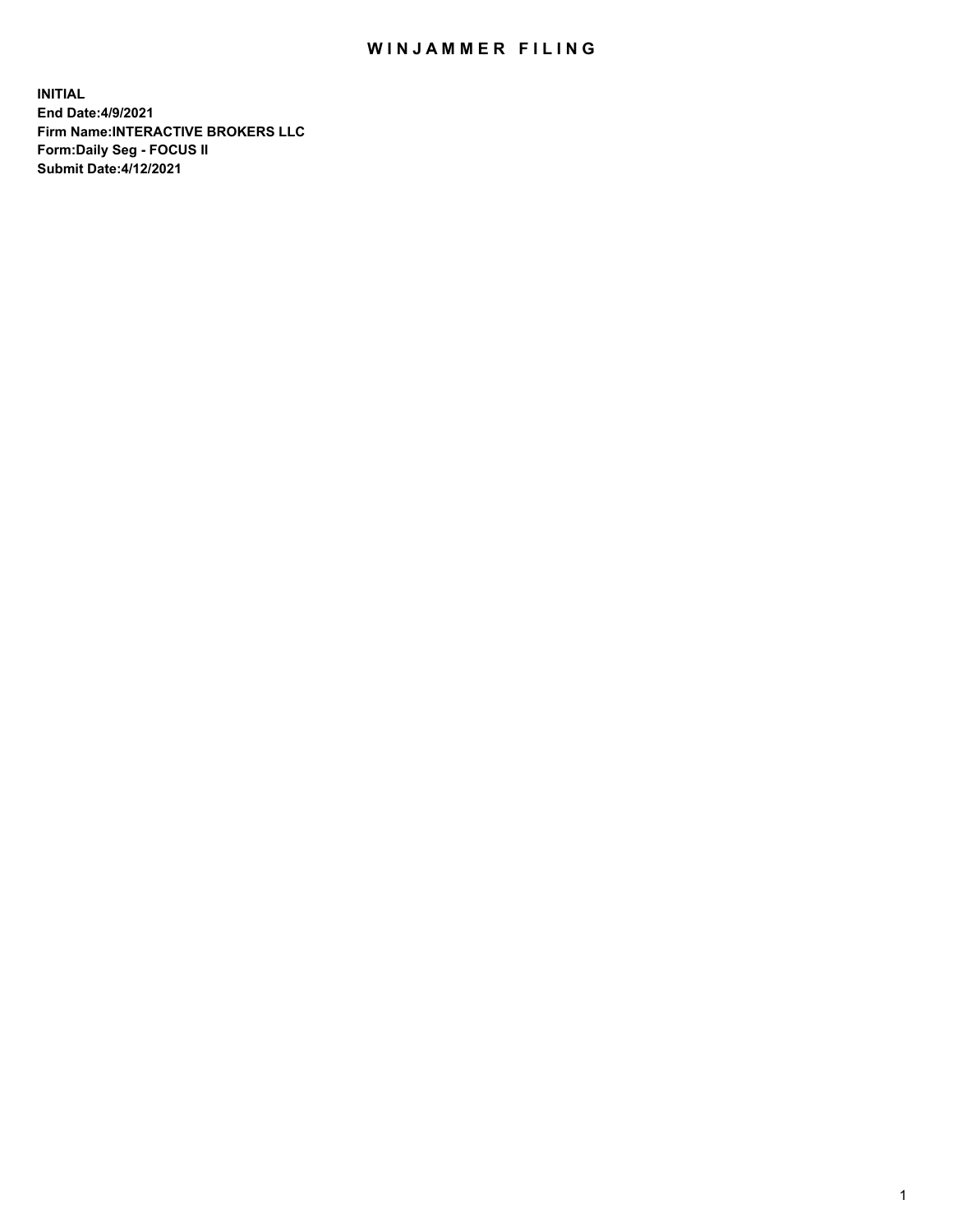**INITIAL End Date:4/9/2021 Firm Name:INTERACTIVE BROKERS LLC Form:Daily Seg - FOCUS II Submit Date:4/12/2021 Daily Segregation - Cover Page**

| Name of Company                                                                                                                                                                                                                                                                                                                | <b>INTERACTIVE BROKERS LLC</b>                                                                           |
|--------------------------------------------------------------------------------------------------------------------------------------------------------------------------------------------------------------------------------------------------------------------------------------------------------------------------------|----------------------------------------------------------------------------------------------------------|
| <b>Contact Name</b>                                                                                                                                                                                                                                                                                                            | James Menicucci                                                                                          |
| <b>Contact Phone Number</b>                                                                                                                                                                                                                                                                                                    | 203-618-8085                                                                                             |
| <b>Contact Email Address</b>                                                                                                                                                                                                                                                                                                   | jmenicucci@interactivebrokers.c<br>om                                                                    |
| FCM's Customer Segregated Funds Residual Interest Target (choose one):<br>a. Minimum dollar amount: ; or<br>b. Minimum percentage of customer segregated funds required:%; or<br>c. Dollar amount range between: and; or<br>d. Percentage range of customer segregated funds required between:% and%.                          | <u>0</u><br>$\overline{\mathbf{0}}$<br>155,000,000 245,000,000<br>0 <sub>0</sub>                         |
| FCM's Customer Secured Amount Funds Residual Interest Target (choose one):<br>a. Minimum dollar amount: ; or<br>b. Minimum percentage of customer secured funds required:%; or<br>c. Dollar amount range between: and; or<br>d. Percentage range of customer secured funds required between:% and%.                            | <u>0</u><br>$\overline{\mathbf{0}}$<br>80,000,000 120,000,000<br><u>00</u>                               |
| FCM's Cleared Swaps Customer Collateral Residual Interest Target (choose one):<br>a. Minimum dollar amount: ; or<br>b. Minimum percentage of cleared swaps customer collateral required:% ; or<br>c. Dollar amount range between: and; or<br>d. Percentage range of cleared swaps customer collateral required between:% and%. | $\overline{\mathbf{0}}$<br>$\underline{\mathbf{0}}$<br>$\underline{0}$ $\underline{0}$<br>0 <sub>0</sub> |

Attach supporting documents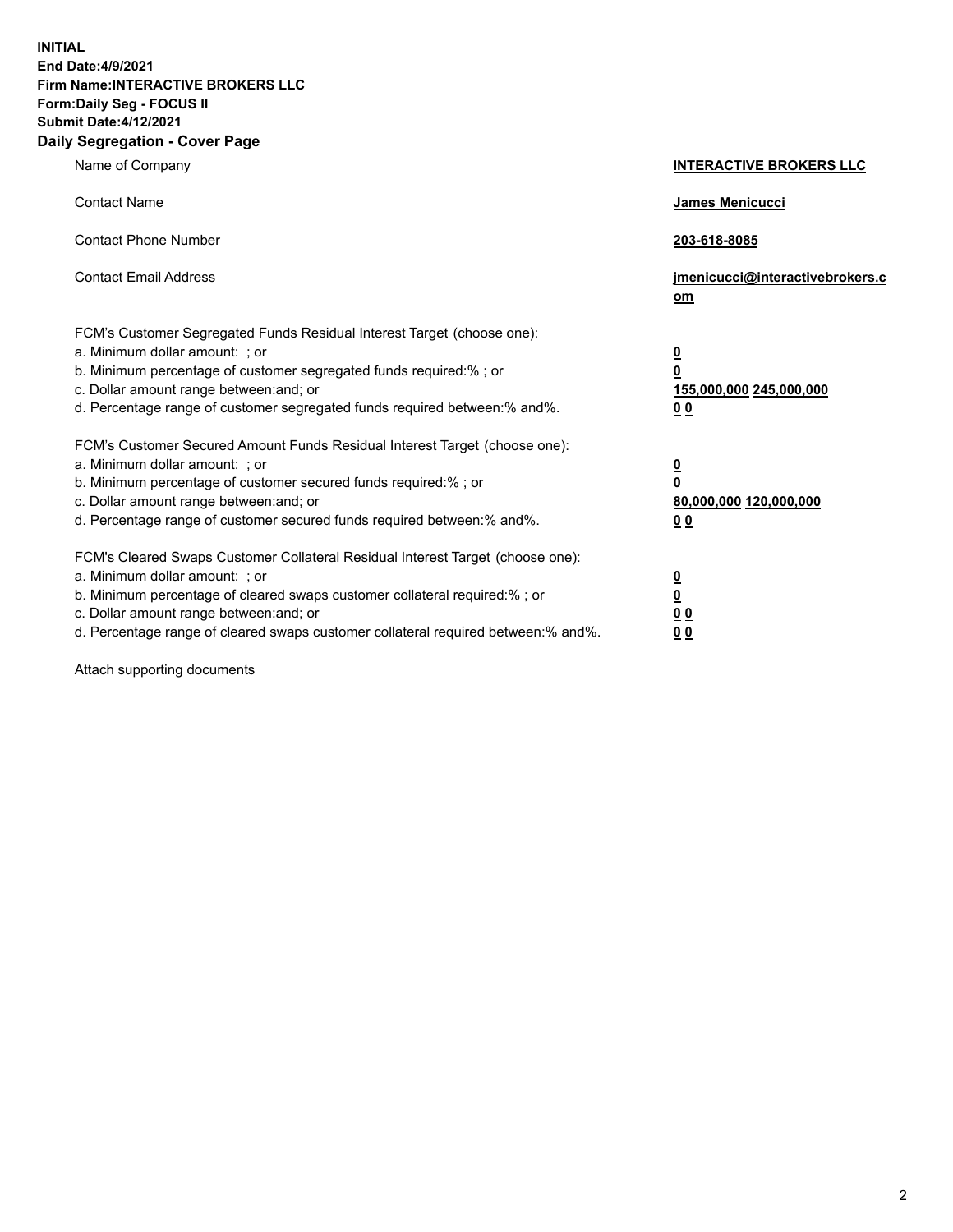## **INITIAL End Date:4/9/2021 Firm Name:INTERACTIVE BROKERS LLC Form:Daily Seg - FOCUS II Submit Date:4/12/2021**

|     | <b>Daily Segregation - Secured Amounts</b>                                                  |                                  |
|-----|---------------------------------------------------------------------------------------------|----------------------------------|
|     | Foreign Futures and Foreign Options Secured Amounts                                         |                                  |
|     | Amount required to be set aside pursuant to law, rule or regulation of a foreign            | $0$ [7305]                       |
|     | government or a rule of a self-regulatory organization authorized thereunder                |                                  |
| 1.  | Net ledger balance - Foreign Futures and Foreign Option Trading - All Customers             |                                  |
|     | A. Cash                                                                                     | 468,585,171 [7315]               |
|     | B. Securities (at market)                                                                   | $0$ [7317]                       |
| 2.  | Net unrealized profit (loss) in open futures contracts traded on a foreign board of trade   | 13,005,756 [7325]                |
| 3.  | Exchange traded options                                                                     |                                  |
|     | a. Market value of open option contracts purchased on a foreign board of trade              | 104,871 [7335]                   |
|     | b. Market value of open contracts granted (sold) on a foreign board of trade                | <b>-5,681</b> [7337]             |
| 4.  | Net equity (deficit) (add lines 1. 2. and 3.)                                               | 481,690,117 [7345]               |
| 5.  | Account liquidating to a deficit and account with a debit balances - gross amount           | 8,733 [7351]                     |
|     | Less: amount offset by customer owned securities                                            | 0 [7352] 8,733 [7354]            |
| 6.  | Amount required to be set aside as the secured amount - Net Liquidating Equity              | 481,698,850 [7355]               |
|     | Method (add lines 4 and 5)                                                                  |                                  |
| 7.  | Greater of amount required to be set aside pursuant to foreign jurisdiction (above) or line | 481,698,850 [7360]               |
|     | 6.                                                                                          |                                  |
|     | FUNDS DEPOSITED IN SEPARATE REGULATION 30.7 ACCOUNTS                                        |                                  |
| 1.  | Cash in banks                                                                               |                                  |
|     | A. Banks located in the United States                                                       | 47,578,730 [7500]                |
|     | B. Other banks qualified under Regulation 30.7                                              | 0 [7520] 47,578,730 [7530]       |
| 2.  | Securities                                                                                  |                                  |
|     | A. In safekeeping with banks located in the United States                                   | 299,998,500 [7540]               |
|     | B. In safekeeping with other banks qualified under Regulation 30.7                          | 0 [7560] 299,998,500 [7570]      |
| 3.  | Equities with registered futures commission merchants                                       |                                  |
|     | A. Cash                                                                                     | $0$ [7580]                       |
|     | <b>B.</b> Securities                                                                        | $0$ [7590]                       |
|     | C. Unrealized gain (loss) on open futures contracts                                         | $0$ [7600]                       |
|     | D. Value of long option contracts                                                           | $0$ [7610]                       |
|     | E. Value of short option contracts                                                          | 0 [7615] 0 [7620]                |
| 4.  | Amounts held by clearing organizations of foreign boards of trade                           |                                  |
|     | A. Cash                                                                                     | $0$ [7640]                       |
|     | <b>B.</b> Securities                                                                        | $0$ [7650]                       |
|     | C. Amount due to (from) clearing organization - daily variation                             | $0$ [7660]                       |
|     | D. Value of long option contracts                                                           | $0$ [7670]                       |
|     | E. Value of short option contracts                                                          | 0 [7675] 0 [7680]                |
| 5.  | Amounts held by members of foreign boards of trade                                          |                                  |
|     | A. Cash                                                                                     | 258,942,595 [7700]               |
|     | <b>B.</b> Securities                                                                        | $0$ [7710]                       |
|     | C. Unrealized gain (loss) on open futures contracts                                         | 9,835,264 [7720]                 |
|     | D. Value of long option contracts                                                           | 104,871 [7730]                   |
|     | E. Value of short option contracts                                                          | -5,681 [7735] 268,877,049 [7740] |
| 6.  | Amounts with other depositories designated by a foreign board of trade                      | $0$ [7760]                       |
| 7.  | Segregated funds on hand                                                                    | $0$ [7765]                       |
| 8.  | Total funds in separate section 30.7 accounts                                               | 616,454,279 [7770]               |
| 9.  | Excess (deficiency) Set Aside for Secured Amount (subtract line 7 Secured Statement         | 134,755,429 [7380]               |
|     | Page 1 from Line 8)                                                                         |                                  |
| 10. | Management Target Amount for Excess funds in separate section 30.7 accounts                 | 80,000,000 [7780]                |
| 11. | Excess (deficiency) funds in separate 30.7 accounts over (under) Management Target          | 54,755,429 [7785]                |
|     |                                                                                             |                                  |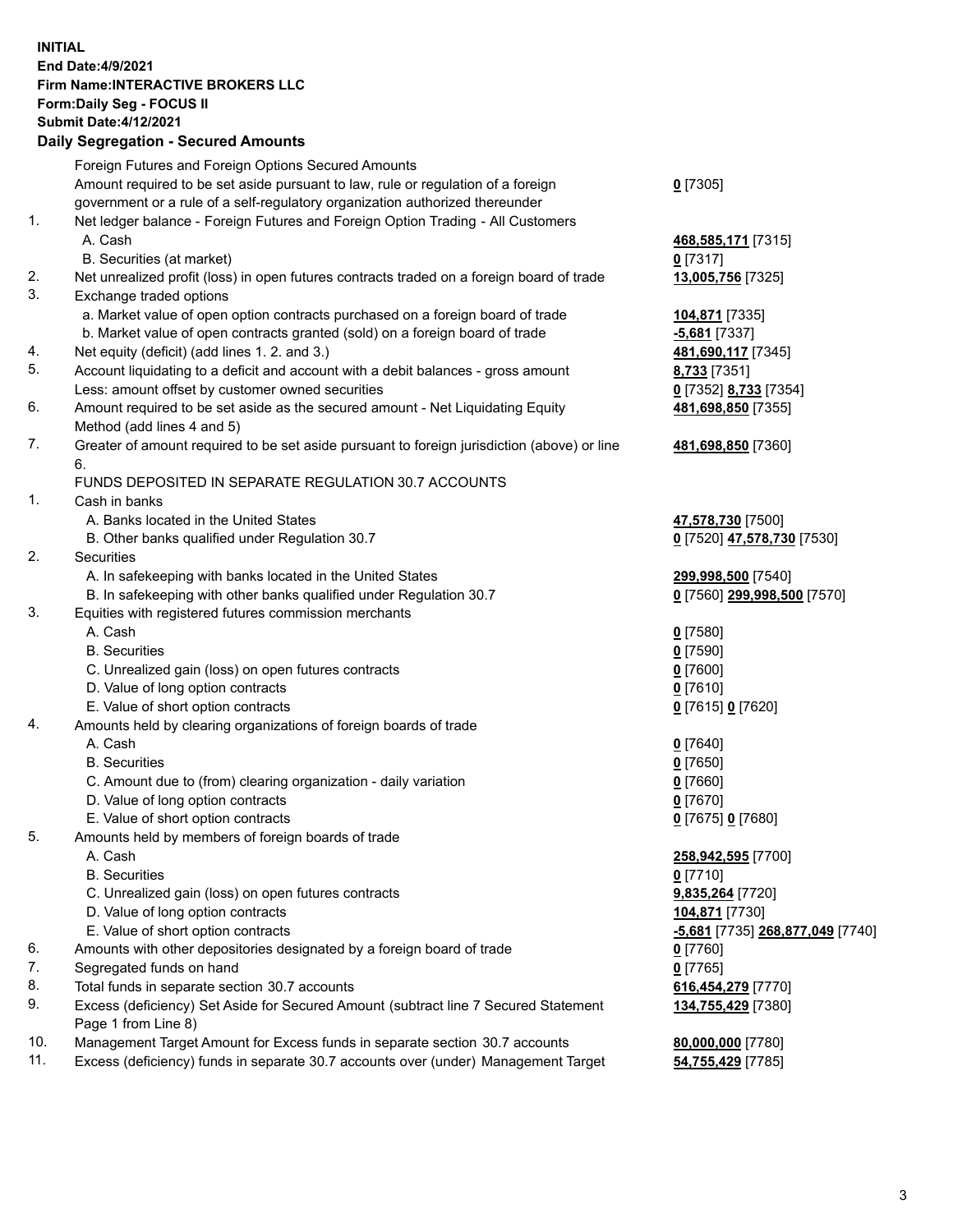**INITIAL End Date:4/9/2021 Firm Name:INTERACTIVE BROKERS LLC Form:Daily Seg - FOCUS II Submit Date:4/12/2021 Daily Segregation - Segregation Statement** SEGREGATION REQUIREMENTS(Section 4d(2) of the CEAct) 1. Net ledger balance A. Cash **6,347,093,676** [7010] B. Securities (at market) **0** [7020] 2. Net unrealized profit (loss) in open futures contracts traded on a contract market **69,292,383** [7030] 3. Exchange traded options A. Add market value of open option contracts purchased on a contract market **265,409,152** [7032] B. Deduct market value of open option contracts granted (sold) on a contract market **-234,264,999** [7033] 4. Net equity (deficit) (add lines 1, 2 and 3) **6,447,530,212** [7040] 5. Accounts liquidating to a deficit and accounts with debit balances - gross amount **1,308,822** [7045] Less: amount offset by customer securities **0** [7047] **1,308,822** [7050] 6. Amount required to be segregated (add lines 4 and 5) **6,448,839,034** [7060] FUNDS IN SEGREGATED ACCOUNTS 7. Deposited in segregated funds bank accounts A. Cash **1,271,099,239** [7070] B. Securities representing investments of customers' funds (at market) **3,125,471,000** [7080] C. Securities held for particular customers or option customers in lieu of cash (at market) **0** [7090] 8. Margins on deposit with derivatives clearing organizations of contract markets A. Cash **1,824,493,054** [7100] B. Securities representing investments of customers' funds (at market) **471,531,175** [7110] C. Securities held for particular customers or option customers in lieu of cash (at market) **0** [7120] 9. Net settlement from (to) derivatives clearing organizations of contract markets **-2,840,300** [7130] 10. Exchange traded options A. Value of open long option contracts **265,388,278** [7132] B. Value of open short option contracts **-234,371,404** [7133] 11. Net equities with other FCMs A. Net liquidating equity **0** [7140] B. Securities representing investments of customers' funds (at market) **0** [7160] C. Securities held for particular customers or option customers in lieu of cash (at market) **0** [7170] 12. Segregated funds on hand **0** [7150] 13. Total amount in segregation (add lines 7 through 12) **6,720,771,042** [7180] 14. Excess (deficiency) funds in segregation (subtract line 6 from line 13) **271,932,008** [7190] 15. Management Target Amount for Excess funds in segregation **155,000,000** [7194] 16. Excess (deficiency) funds in segregation over (under) Management Target Amount Excess **116,932,008** [7198]